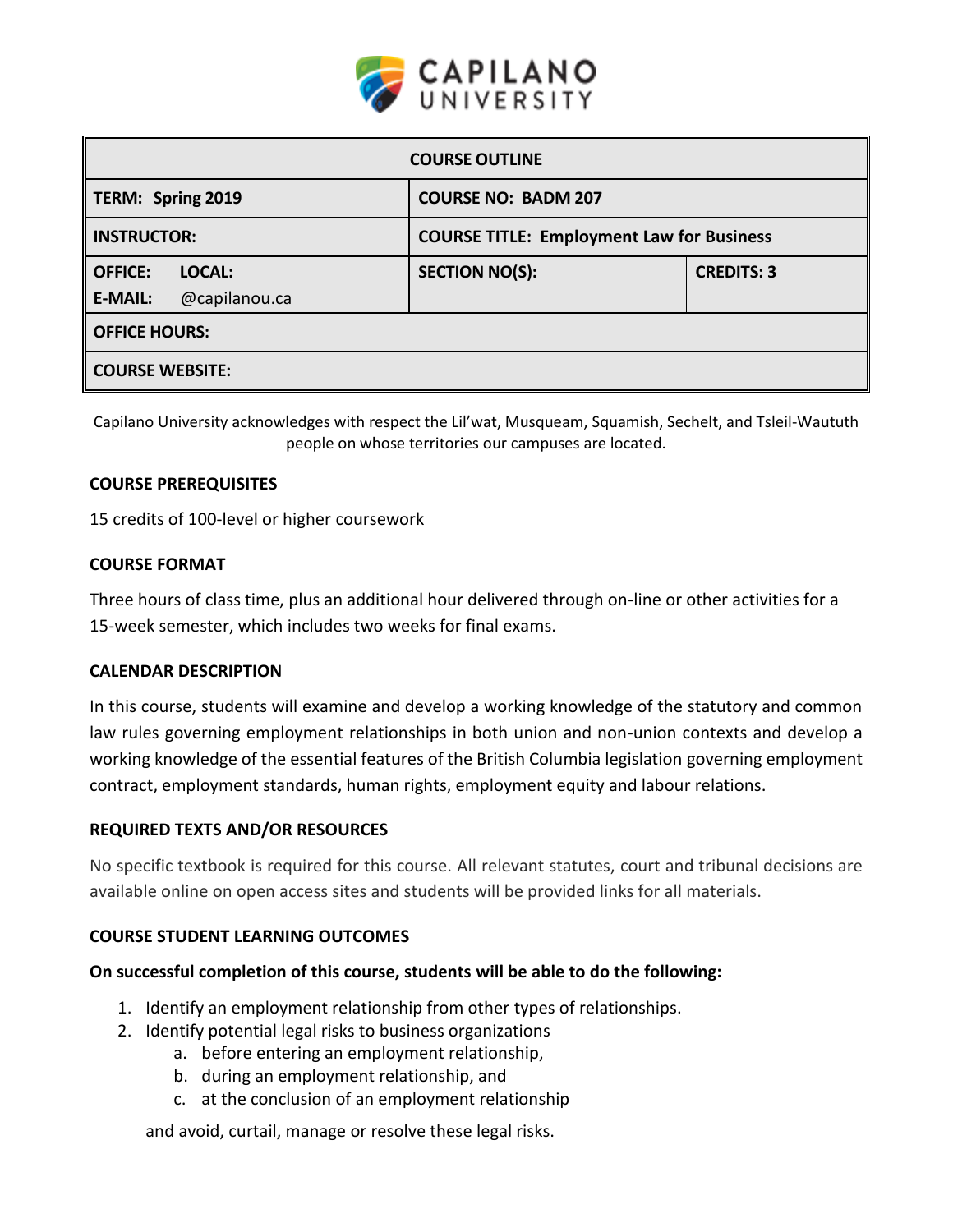- 3. Identify obligations of employers to employees and the converse.
- 4. Identify the process for disciplining and terminating an employee's employment.
- 5. Create a list of best practices that reduce risk of employee suing for unjust dismissal
- 6. Summarize, analyze, and critique court, Human Rights Tribunal, Employment Standards Tribunal and Labour Board decisions.
- 7. Discuss the role of unions in employment context
- 8. Actively debate their position on employment law issues and cases.

## **COURSE CONTENT**

| Week           | <b>Topic</b>                                                                                                         |  |  |
|----------------|----------------------------------------------------------------------------------------------------------------------|--|--|
| $\mathbf{1}$   | Course introduction - Objectives of the course, overview of course material and<br>grading criteria                  |  |  |
| $\overline{2}$ | Sources of Employment law: Federal and Provincial Jurisdictional Issues                                              |  |  |
| $3 - 5$        | Statutory Regulation of Employment Law-Employment Standards Act-Minimum<br>Standards, Complaint Process and Remedies |  |  |
| $6 - 7$        | Employment Contract-Express and Implicit terms and Termination and Post<br><b>Termination Issues</b>                 |  |  |
| 8              | Midterm exam                                                                                                         |  |  |
| $9 - 11$       | Human Rights in the Workplace-Rights, Obligations and Remedies                                                       |  |  |
| $12 - 13$      | Labour Law-Certification, Collective Bargaining, Strikes, Lockouts, Grievances,<br>Decertification                   |  |  |
| 14-15          | Final Fxam Period                                                                                                    |  |  |

## **EVALUATION PROFILE**

| <b>Group Presentation Case</b> | 20%  |
|--------------------------------|------|
| Quiz #1                        | 15%  |
| Quiz #2                        | 15%  |
| Midterm                        | 20%  |
| Final Exam (not cumulative)    | 30%  |
| <b>TOTAL:</b>                  | 100% |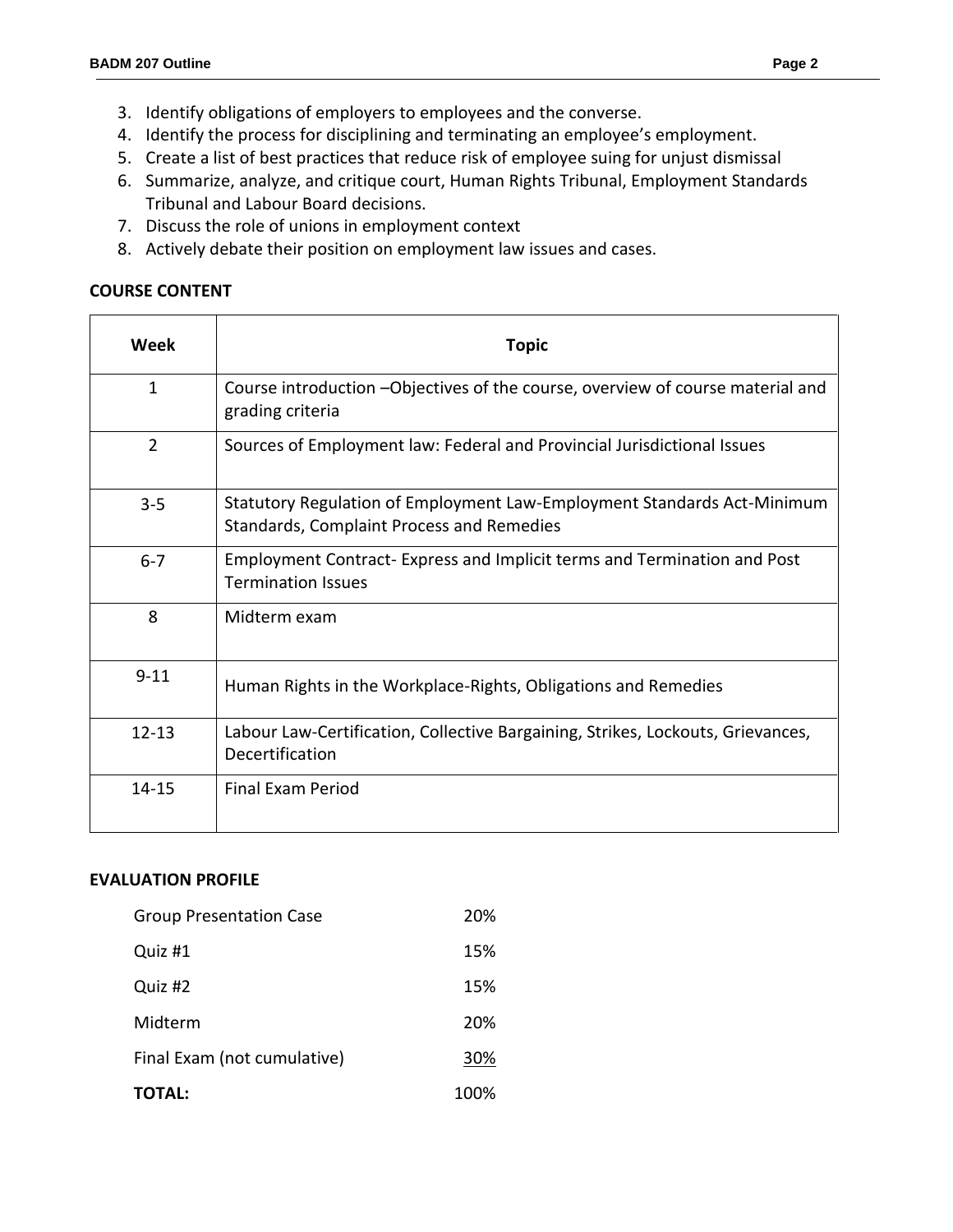#### **GRADING PROFILE**

|  |                                           | $A+ = 90-100$ $B+ = 77-79$ $C+ = 67-69$ $D = 50-59$ |  |
|--|-------------------------------------------|-----------------------------------------------------|--|
|  |                                           | $A = 85-89$ $B = 73-76$ $C = 63-66$ $F = 0-49$      |  |
|  | $ A- = 80-84$ $ B- = 70-72$ $ C- = 60-62$ |                                                     |  |

#### **Incomplete Grades**

Grades of Incomplete "I" are assigned only in exceptional circumstances when a student requests extra time to complete their coursework. Such agreements are made only at the request of the student, who is responsible to determine from the instructor the outstanding requirements of the course.

### **Late Assignments**

Assignments are due at the beginning of the class on the due date listed. If you anticipate handing in an assignment late, please consult with your instructor beforehand.

### **Attendance**

Students are expected to attend all classes and associated activities.

### **English Usage**

Students are expected to proofread all written work for any grammatical, spelling and stylistic errors. Instructors may deduct marks for incorrect grammar and spelling in written assignments.

### **Electronic Devices**

Students may use electronic devices during class for note-taking only.

## **On-line Communication**

Outside of the classroom, instructors will (if necessary) communicate with students using either their official Capilano University email or Moodle; please check both regularly. Official communication between Capilano University and students is delivered to students' Capilano University email addresses only.

## **UNIVERSITY OPERATIONAL DETAILS**

### **Tools for Success**

Many services are available to support student success for Capilano University students. A central navigation point for all services can be found at:<http://www.capilanou.ca/services/>

## **Capilano University Security: download the [CapU Mobile Safety App](https://www.capilanou.ca/services/safety-security/CapU-Mobile-Safety-App/)**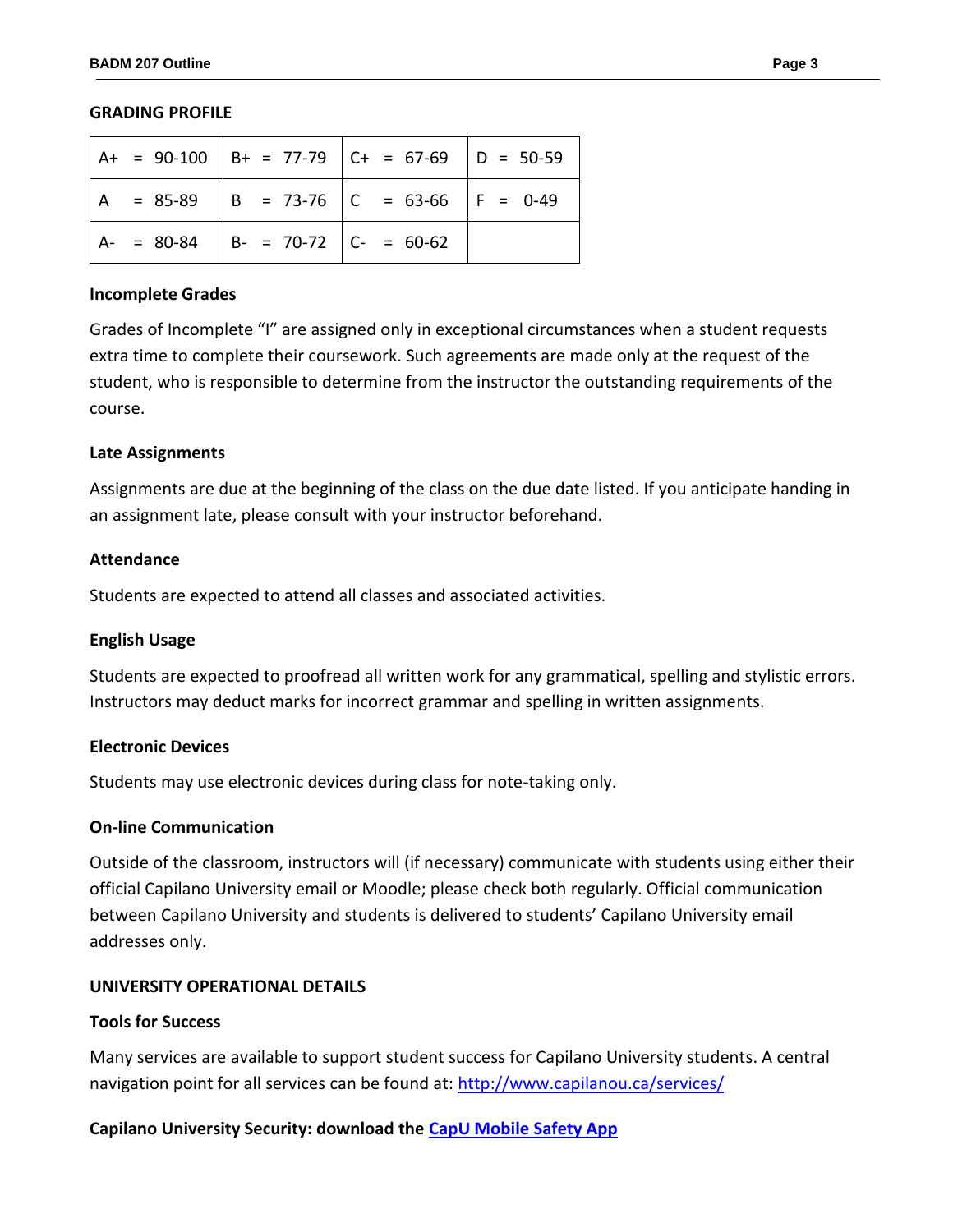# **Policy Statement (S2009-06)**

Capilano University has policies on Academic Appeals (including appeal of final grade), Student Conduct, Cheating and Plagiarism, Academic Probation and other educational issues. These and other policies are available on the University website.

# **Academic Integrity (S2017-05)**

Any instance of academic dishonesty or breach of the standards of academic integrity is serious and students will be held accountable for their actions, whether acting alone or in a group. See policy S2017-05 for more information[: http://www.capilanou.ca/about/governance/policies/Policies/](http://www.capilanou.ca/about/governance/policies/Policies/)

Violations of academic integrity, including dishonesty in assignments, examinations, or other academic performances, are prohibited and will be handled in accordance with the Student Academic Integrity Procedures.

**Academic dishonesty** is any act that breaches one or more of the principles of academic integrity. Acts of academic dishonesty may include but are not limited to the following types:

**Cheating**: Using or providing unauthorized aids, assistance or materials while preparing or completing assessments, or when completing practical work (in clinical, practicum, or lab settings), including but not limited to the following:

- Copying or attempting to copy the work of another during an assessment;
- Communicating work to another student during an examination;
- Using unauthorized aids, notes, or electronic devices or means during an examination;
- Unauthorized possession of an assessment or answer key; and/or,
- Submitting of a substantially similar assessment by two or more students, except in the case where such submission is specifically authorized by the instructor.

**Fraud**: Creation or use of falsified documents.

**Misuse or misrepresentation of sources**: Presenting source material in such a way as to distort its original purpose or implication(s); misattributing words, ideas, etc. to someone other than the original source; misrepresenting or manipulating research findings or data; and/or suppressing aspects of findings or data in order to present conclusions in a light other than the research, taken as a whole, would support.

**Plagiarism**: Presenting or submitting, as one's own work, the research, words, ideas, artistic imagery, arguments, calculations, illustrations, or diagrams of another person or persons without explicit or accurate citation or credit.

**Self-Plagiarism**: Submitting one's own work for credit in more than one course without the permission of the instructors, or re-submitting work, in whole or in part, for which credit has already been granted without permission of the instructors.

**Prohibited Conduct**: The following are examples of other conduct specifically prohibited: